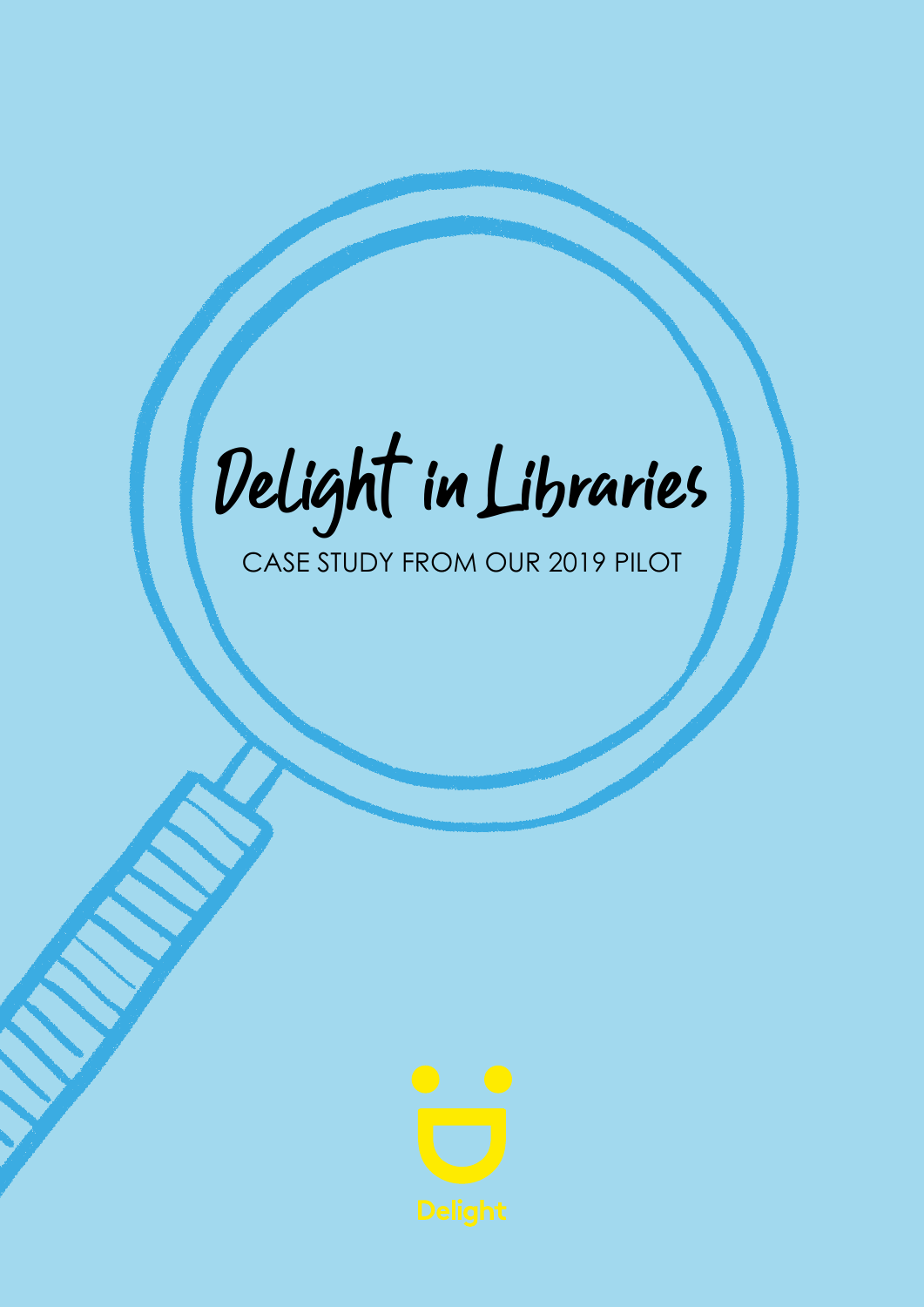# Delight in Libraries **was delivered in partnership with**



Made by Katie Green is a contemporary dance company using dance, text and music to respond to places where you would not usually expect to find a dance performance. Their participation work empowers other people to respond to the world around them through movement, to shape their own creative responses.



Guildford Library is a public library situated in the heart of Guildford Town center.



#### Thank you

**Guildford Poyle Charities, SYDance21, Guildford Arts and Surrey Library Services for making this pilot possible**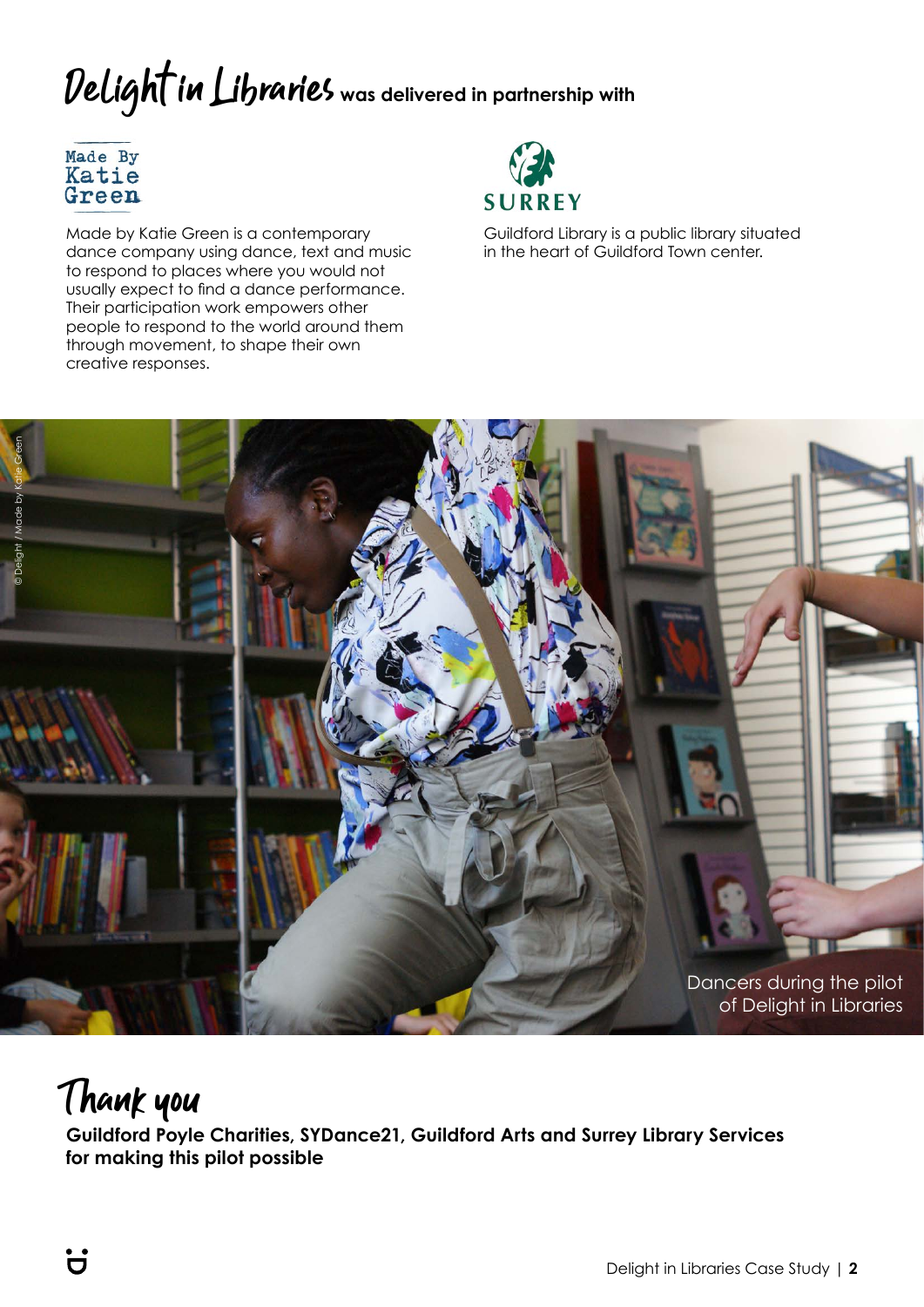## INTRODUCING Delight in Libraries



#### **Our exciting new programme, Delight in Libraries, was successfully piloted with 26 children at Guildford Library in Spring 2019.**

As part of our embedded monitoring and evaluation, we track in detail 6 high pupil premium children per class (as well as using whole class 'before & after' surveys; in-depth evaluation meetings with teachers; & parent feedback) to make sure that we are meeting target outcomes and making a positive change in the children we work with

This case study is taken from the tracking that we undertook as part of our pilot in Spring 2019. It shows one child's journey through their own eyes, and those of the teacher and the choreographer. The child's identity has been changed for confidentiality.

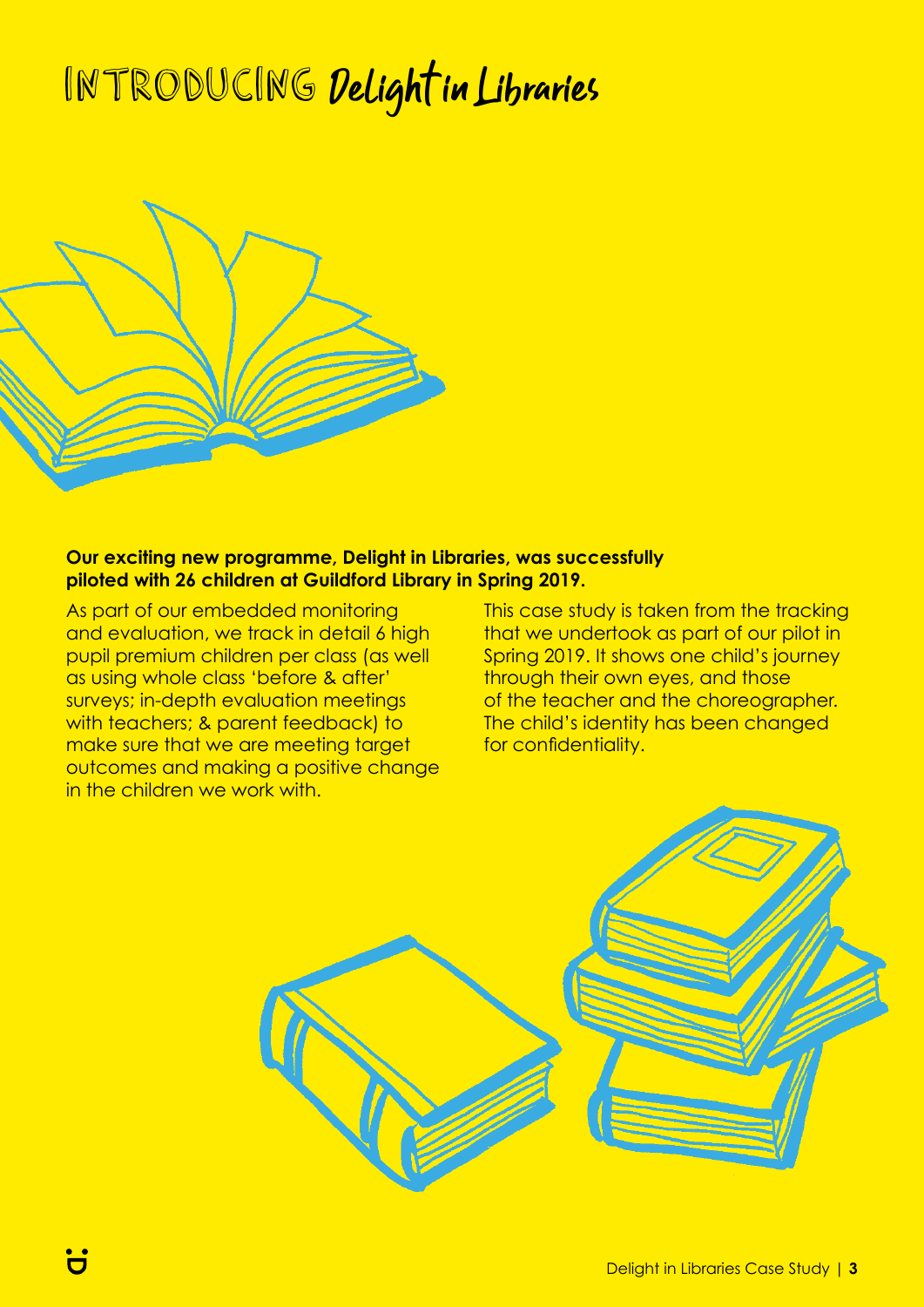# Before Delight in Libraries

#### Teacher

Jack is working just below age related. I have picked Jack because I think this programme is something that Jack would really enjoy and so, I hope to see that this helps to improve his literacy. Jack needs to improve his reading and writing to make sure that he is at the expected level by the end of the year. I hope that through this process Jack will become more confident and that this experience will help improve his writing. I have a small amount of contact with parents as mum drops off and collects.

### Jack

I feel really good about learning at school because then I know new stuff.

I feel happy about the library trip because I love reading and I hope I might be able to learn more about animals.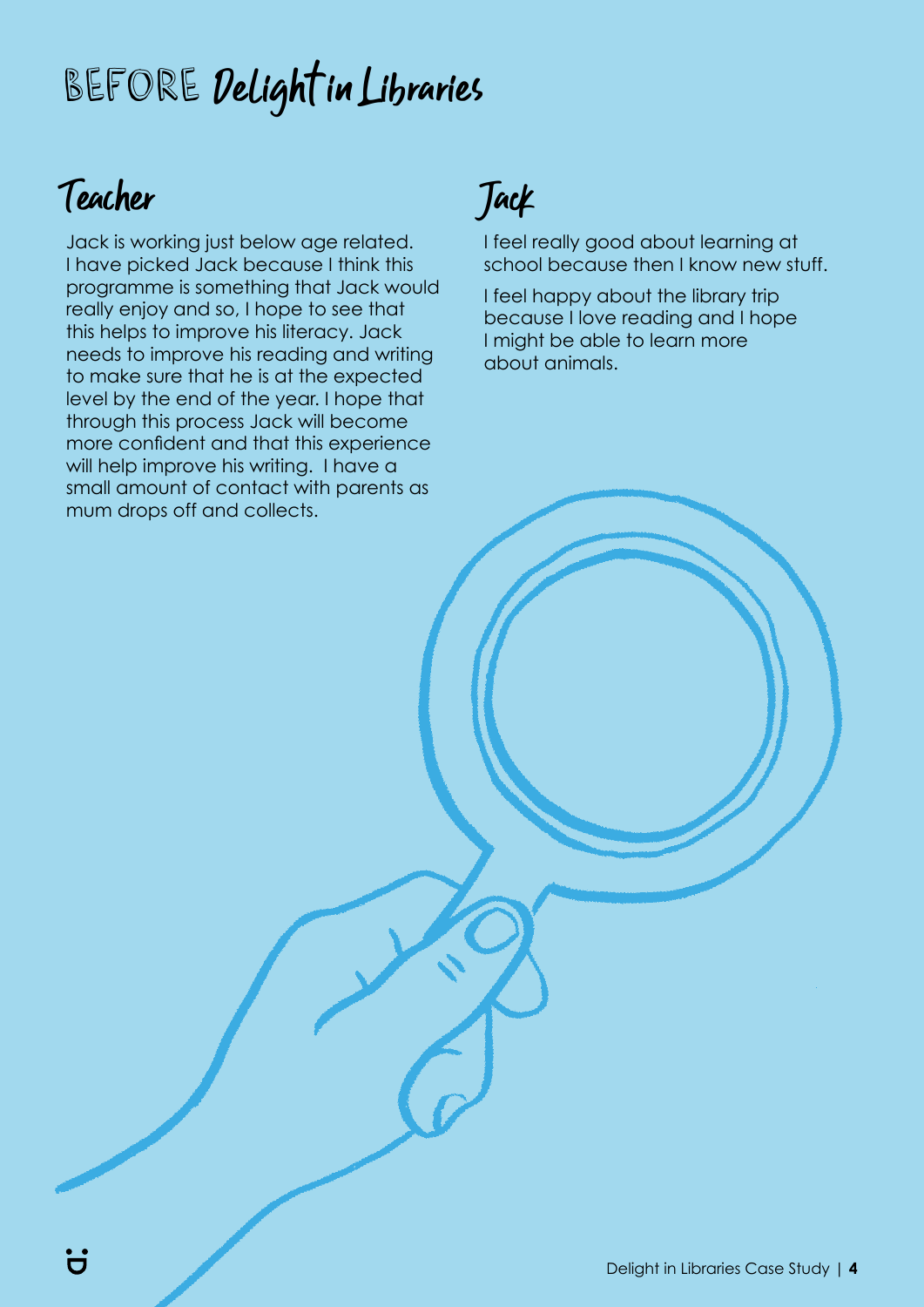# During Delight in Libraries



#### Choreographer

At the beginning Jack was very quiet, but had good focus, worked well with others and showed potential.

He developed through the project to take on one of the 'solo roles', meaning he had to command the space and the audience's attention while only a few people were moving with him. He performed to a high standard, and after the final show he spoke to me properly for the first time, enthusiastic and friendly (up until that point he had always been attentive, and had sometimes (rarely) raised his hand when I asked questions, but generally he had seemed happier to follow/stay in the background when we were having group discussion).

His mum came up to me straight after the performance and expressed how much he had enjoyed the project (the class teacher was surprised at this as usually it would mainly be his dad that liaised with the school).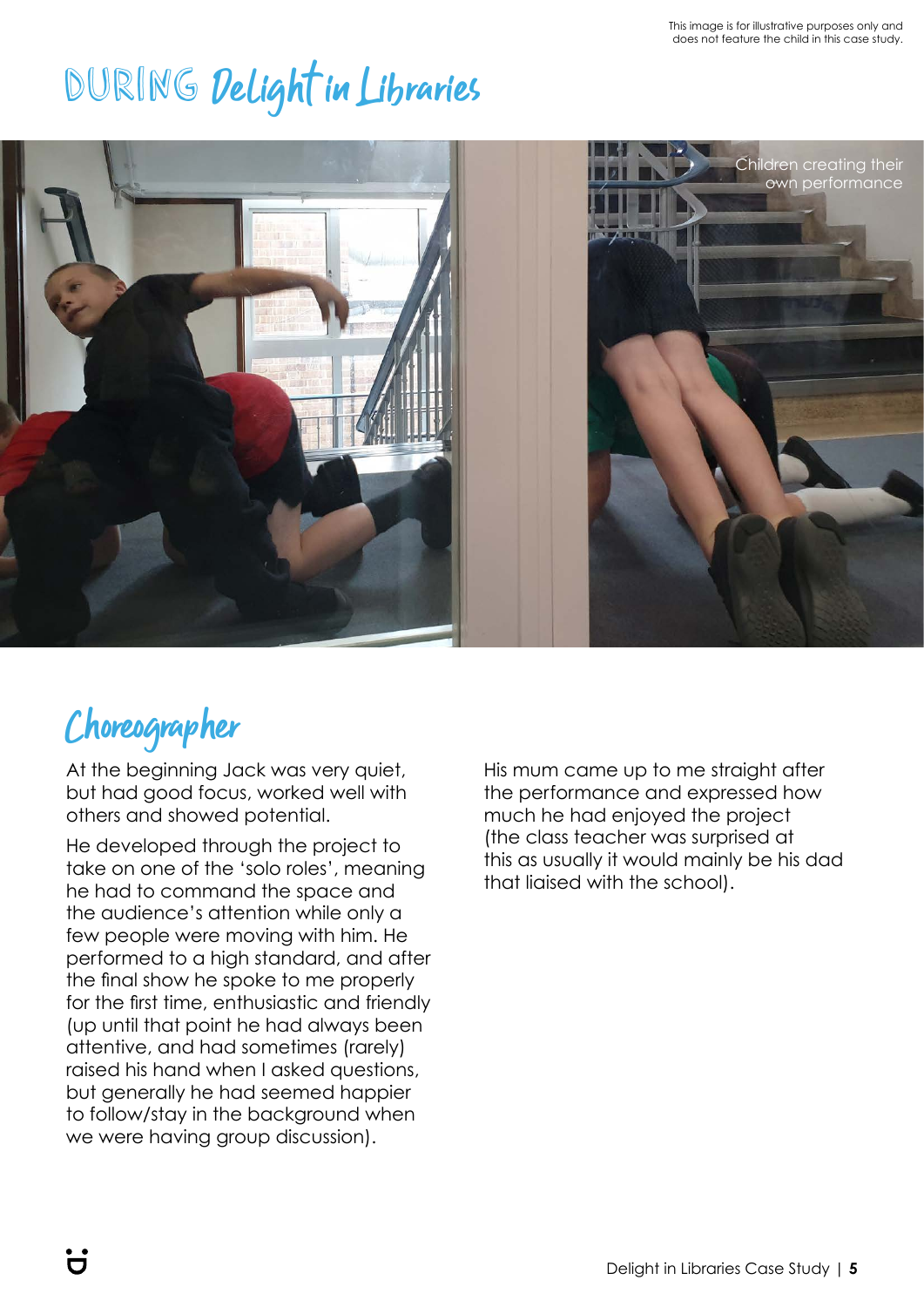# AFTER Delight in Libraries



#### Teacher

Jack got so much out of the performance, I was shocked to see how amazing he was and how confident he has become.

Teachers help us track children against target outcomes, before and after the project – these show Jack's progress:

#### Jack

I feel different because now everybody around me says that I do good learning. I was pleased that I got to learn more about animals. I felt happy about doing Delight and I think that I was brave with everyone around me looking at me. I think it made me get better at dancing. The Delight staff made me get braver and I didn't have any worries. I really enjoyed everything about it.

|                                        | BEFORE |                |                |                | AFTER |                |                |   |
|----------------------------------------|--------|----------------|----------------|----------------|-------|----------------|----------------|---|
| <b>DEVELOPMENT AREAS</b>               | 1      | $\overline{2}$ | $\overline{3}$ | $\overline{4}$ |       | $\overline{2}$ | $\overline{3}$ | 4 |
| <b>Social</b>                          |        |                |                |                |       |                |                |   |
| <b>Enjoyment in Learning</b>           |        |                |                |                |       |                |                |   |
| Resilience                             |        |                |                |                |       |                |                |   |
| Self-worth                             |        |                |                |                |       |                |                |   |
| <b>Artistic</b>                        |        |                |                |                |       |                |                |   |
| <b>Movement literacy</b>               |        |                |                |                |       |                |                |   |
| <b>Mastery of dance</b>                |        |                |                |                |       |                |                |   |
| <b>Academic</b>                        |        |                |                |                |       |                |                |   |
| Oracy                                  |        |                |                |                |       |                |                |   |
| Able to articulate new learning        |        |                |                |                |       |                |                |   |
| <b>Parental Engagement</b>             |        |                |                |                |       |                |                |   |
| Parent contact with class teacher      |        |                |                |                |       |                |                |   |
| Attend child's participation in events |        |                |                |                |       |                |                |   |